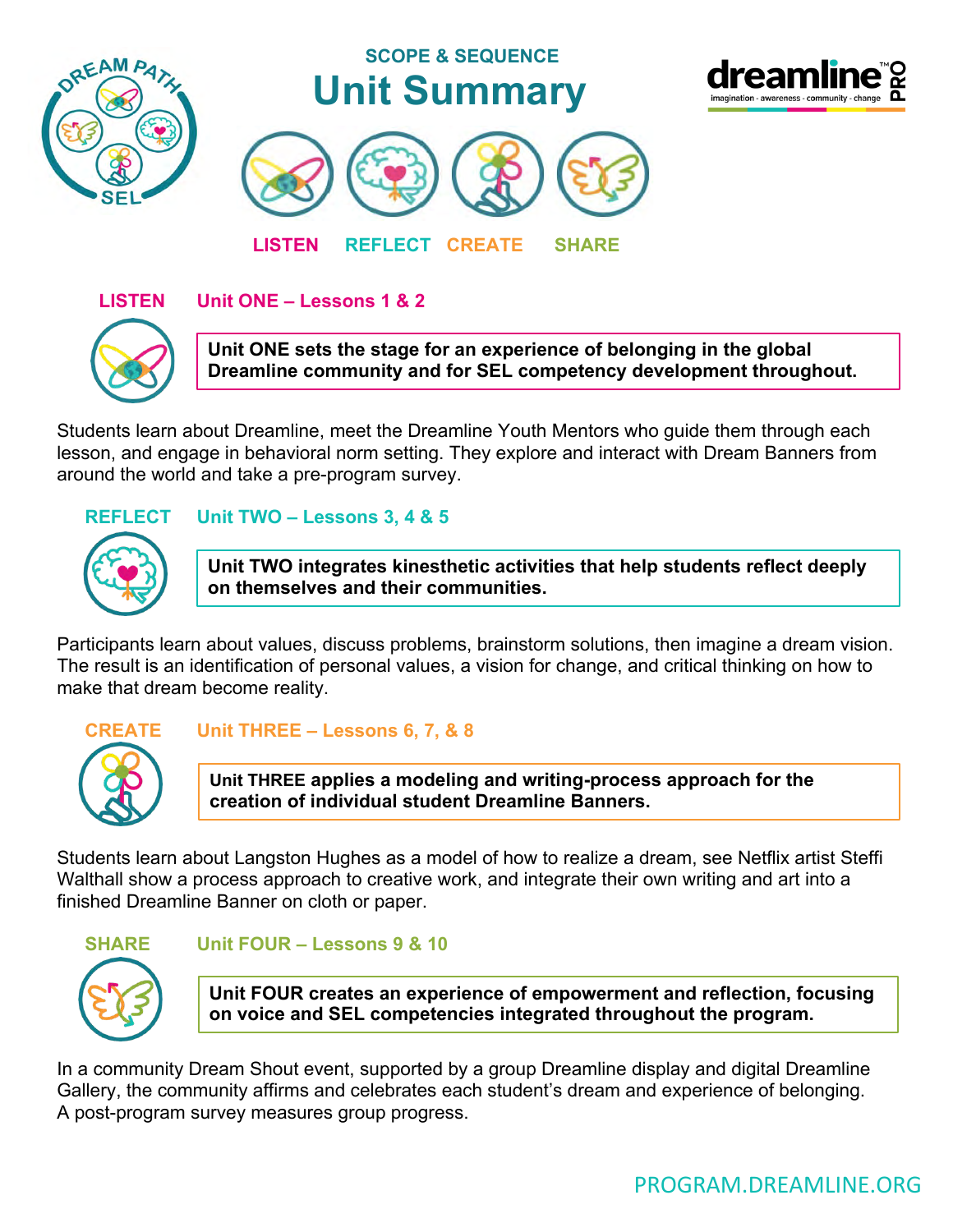

# **SCOPE & SEQUENCE Lesson Summary**



Each 1-hour lesson is subdivided into two 30-minutes segments in the Lesson Guide.

| <b>UNIT</b>    | <b>Lesson</b><br>Pages                             | <b>Activities</b><br>$\bullet$                                                                                                                                                                    | Dreamline Youth<br><b>Mentor Videos</b>                                             |
|----------------|----------------------------------------------------|---------------------------------------------------------------------------------------------------------------------------------------------------------------------------------------------------|-------------------------------------------------------------------------------------|
| <b>LISTEN</b>  | <b>1</b> Introduction to<br>Dreamline<br>$8-12$    | Introduction to Dreamline<br>Meet Dreamline Youth Mentors<br>Introduction to Dreamline Gallery<br>$\bullet$<br>What is Respect? How Do I want to be respected?<br>Pre-Program Survey<br>$\bullet$ | ALL: Welcome and<br>introductions.                                                  |
|                | 2 New & You<br>$13 - 17$                           | What are Dreamline Dreams?<br>Empathy, Gratitude & the Gift Giving Game<br>New You & Dreamline Banners<br>Do Dreams Matter?<br>٠                                                                  | IADE: What's a<br>Dreamline Dream?<br>ALL: Gift Game<br>IADE: Find my Dream         |
| <b>REFLECT</b> | <b>3</b> Dream Path<br>Values<br>18-22             | Four Corners of Values<br>Comparing Values: Haiti, Philadelphia & You<br>Discovering Your Dream Path Values<br>٠<br><b>String Game</b>                                                            | AHMED: What I<br>Value<br>$\blacktriangleright$ AHMED: Values &<br>Choices          |
|                | 4 Dream Path<br>Solutions<br>$23 - 27$             | Values Scavenger Hunt<br>Values Drive Dreams & Solutions<br>Langston Hughes "Hold Fast to Dreams"<br>Relating Problems to Dream Path Solutions                                                    | $\triangleright$ CAMILLE: Values &<br>Actions                                       |
|                | <b>5</b> Dream Path<br>Vision<br>28-32             | The Dream Path Journey<br>Solution Snowballs Game<br>Langston Hughes Poem: "Dream Keeper"<br>Guided Dream Visualization & Dream Statements                                                        | ALL: The Dream Path<br>CAMILLE: (audio)<br>Visualization<br>ALL: Our Dreams         |
| <b>CREATE</b>  | <b>6</b> Drafting My<br>Dream<br>33-37             | Drafting our Dream Banners<br><b>Dreams</b> Creation<br>$\bullet$<br>Circle of Gratitude<br>٠                                                                                                     | IADE: Starting My<br>Banner<br>ALL: Circle of<br>Gratitude                          |
|                | <b>7</b> Creating My<br>Dream<br>38-42             | <b>Big Picture Game</b><br>Revising/Editing My Dream<br>Dream Art Drafting                                                                                                                        | $\blacktriangleright$ AHMED: Art &<br>Worlds Connect<br>AHMED: Can't Wait<br>to See |
| <b>SHARE</b>   | <b>8</b> Bringing My<br>Dream to Life<br>$43 - 46$ | Dream Banner Format<br><b>Creating Your Dream Banner</b>                                                                                                                                          | $\triangleright$ CAMILLE: Sharing &<br>Community<br>CAMILLE: The Power<br>of Voice  |
|                | <b>9</b> Dream Shout<br>47-49                      | Facilitating Dream Shout<br>Thoughts Circle<br>$\bullet$                                                                                                                                          |                                                                                     |
|                | <b>10</b> Reflection<br>50-52                      | Group Reflection<br>Post-Program Survey                                                                                                                                                           | $\blacktriangleright$ ALL: Group Cheer &<br><b>Closing Thoughts</b>                 |